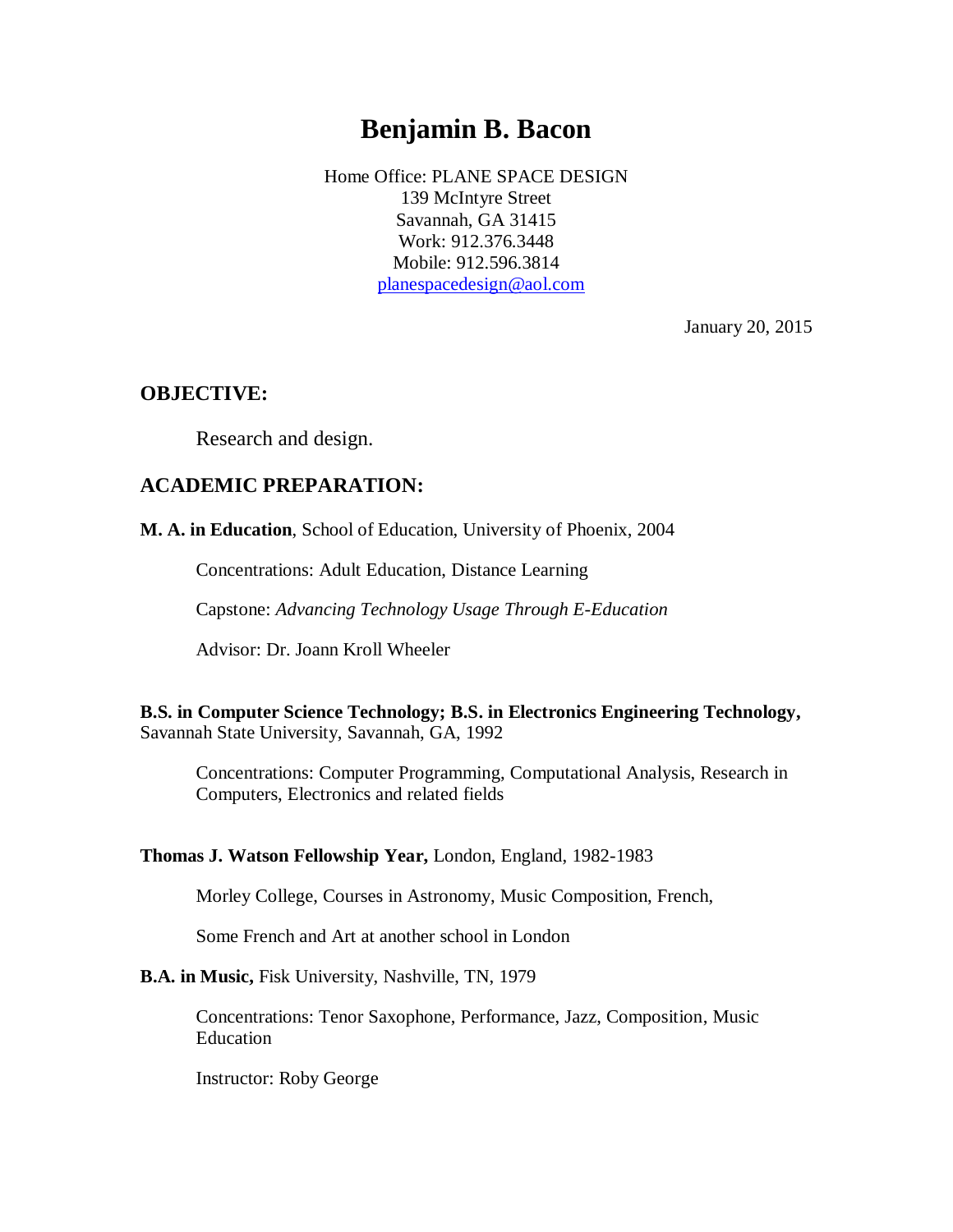### **RESEARCH SKILLS:**

- Utilized statistical programs extensively
- Wrote, utilized, and analyzed computer simulations in research
- Designed experiments for chemistry research
- Set up instruments for chemistry and physics experiments
- Designed laboratory apparatus for research in chemistry and physics
- Performed calibration of parameters for semiconductor simulator
- Nuclear research for fusion reactcors
- Atomic absorption spectroscopy measurement and data collection
- Practical laboratory experiment, measurement, and data collection
- Design and coding of simulators for propulsion system analysis
- Tests and measurement of electronic systems designed for power management

## **LANGUAGES:**

- Fluent in English
- Can read and speak some French and Spanish

## **PROFESSIONAL EXPERIENCE:**

#### **Owner of PLANE SPACE DESIGN**,1993-present

Savannah Georgia -Performing design related services and technical support services for business and residential clients. Managing daily business operations

#### **Trainer**, November 1995-January 1996

Johnson's Income Tax and Business Services, Savannah, Georgia - Designed and implemented computer seminars for working adult students. Course: Computer Awareness for Buyers

#### **Instructor**, Fall Quarter, 1994

Pathways to Teaching Program, Armstrong Atlantic State University, Savannah, **GA** 

Course: Mathematics for Teachers

### **Tutor**, Winter/Spring 1992

Math and Computer Lab, Savannah State University, Savannah, GA Courses: College Algebra, Analytic Geometry, Calculus, Computer Programming

#### **Research Assistant,** Summer 1991

Intern, AT&T Summer Research Program, Murray Hill, New Jersey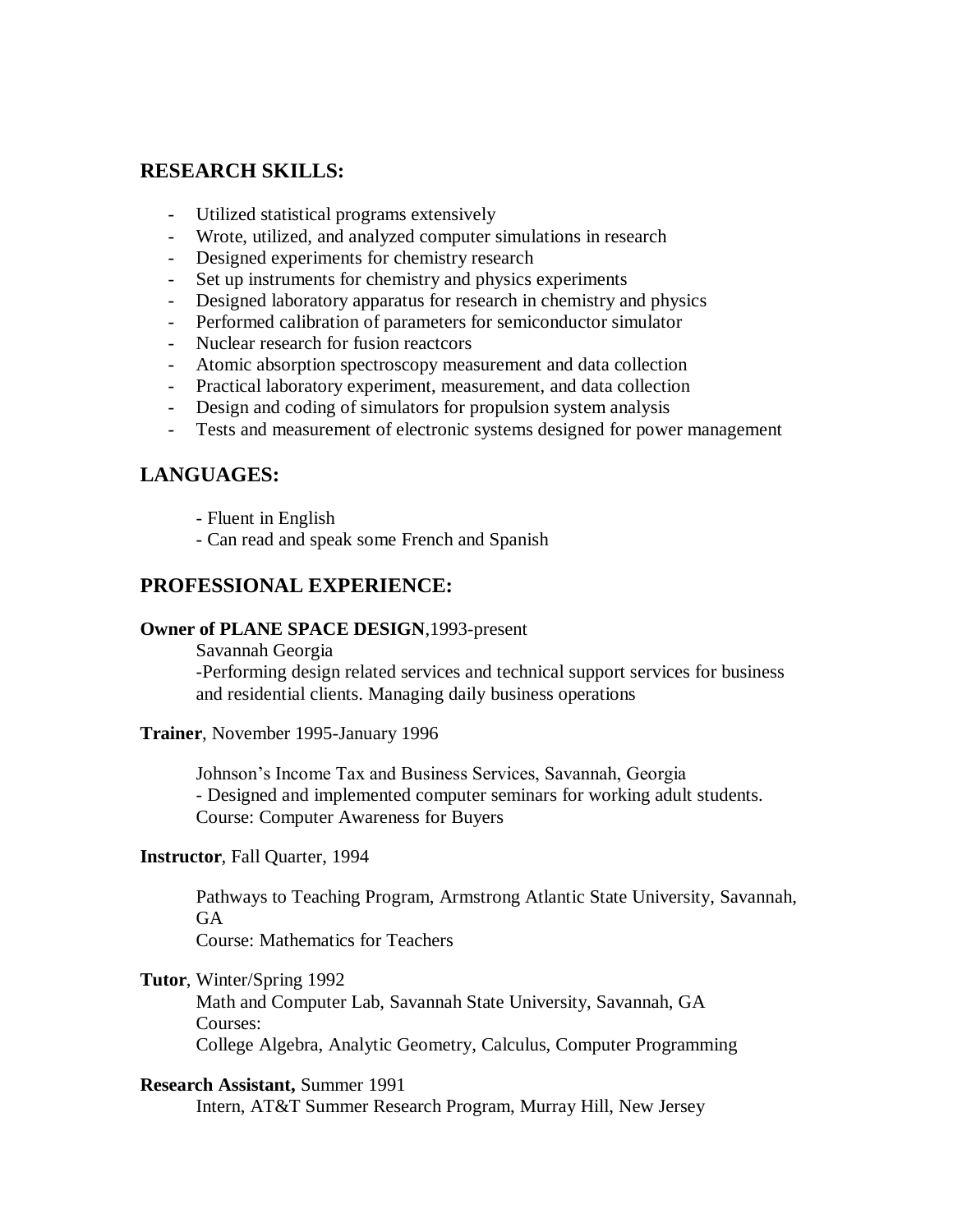- Assisted John Graebner in research on Thermal Diffusivity in Diamond
- Calibrated the laser pulse experiment and measurement apprati
- Set up IEEE 488 data collection system with computer
- Collected and analyzed data

### **Research Assistant,** Fall 1990

Science and Engineering Research Semester, LANL

- Assisted Kurt Sickafus in radiation induced conductivity research
- Modeled and simulated nuclear bombardment of alumina

#### **Research Assistant,** Summer 1990

Intern, AT&T Bell Labs Summer Research Program, Holmdel, New Jersey

- Assisted Vance Archer with Calibration of Parameters in the BICEPS simulator
- Simulation of integrated circuit manufacture processes
- Designed and wrote computer programs in UNIX based environment

### **Research Assistant,** 1989-1990

Department of Chemistry, Savannah State University

- Assisted Dr. Manchery P. Menon et al. in coal fly ash amended composts research
- Plant growth, sample preparation, and spectral analysis of chemical compositions
- Presented research paper at Georgia Academy of Science

# **PUBLICATIONS:**

Bacon, B.B. (2002), *Point/Counterpoint: Bluetooth starting to cut its teeth.* **Frontline Solutions,** 3(2), 38-40.

Bacon, B. (2001), *Reader Tips, Maximizing Your Web Searches: Handling E-Mail Overload*. **iSensors**, 2(1), 4.

Bacon, B. as S. K. Tutamen, (1994), *The Solution to Olber's Paradox*. **Internet**, No longer available.

Bacon B. as S. K. Tutamen (1994). *Design for the Future: Gravity Wave Communications*. **Internet**, No longer available.

Bacon, B., Chandra, K., Ghuman, G. S., James, J., Menon, M. P., Sajwan, K. S. (01/1993), *Fractionation and transport of nutrients among coal ash residues and in soil covered with fly ash-amended organic compost*. **Water and Soil Pollution**,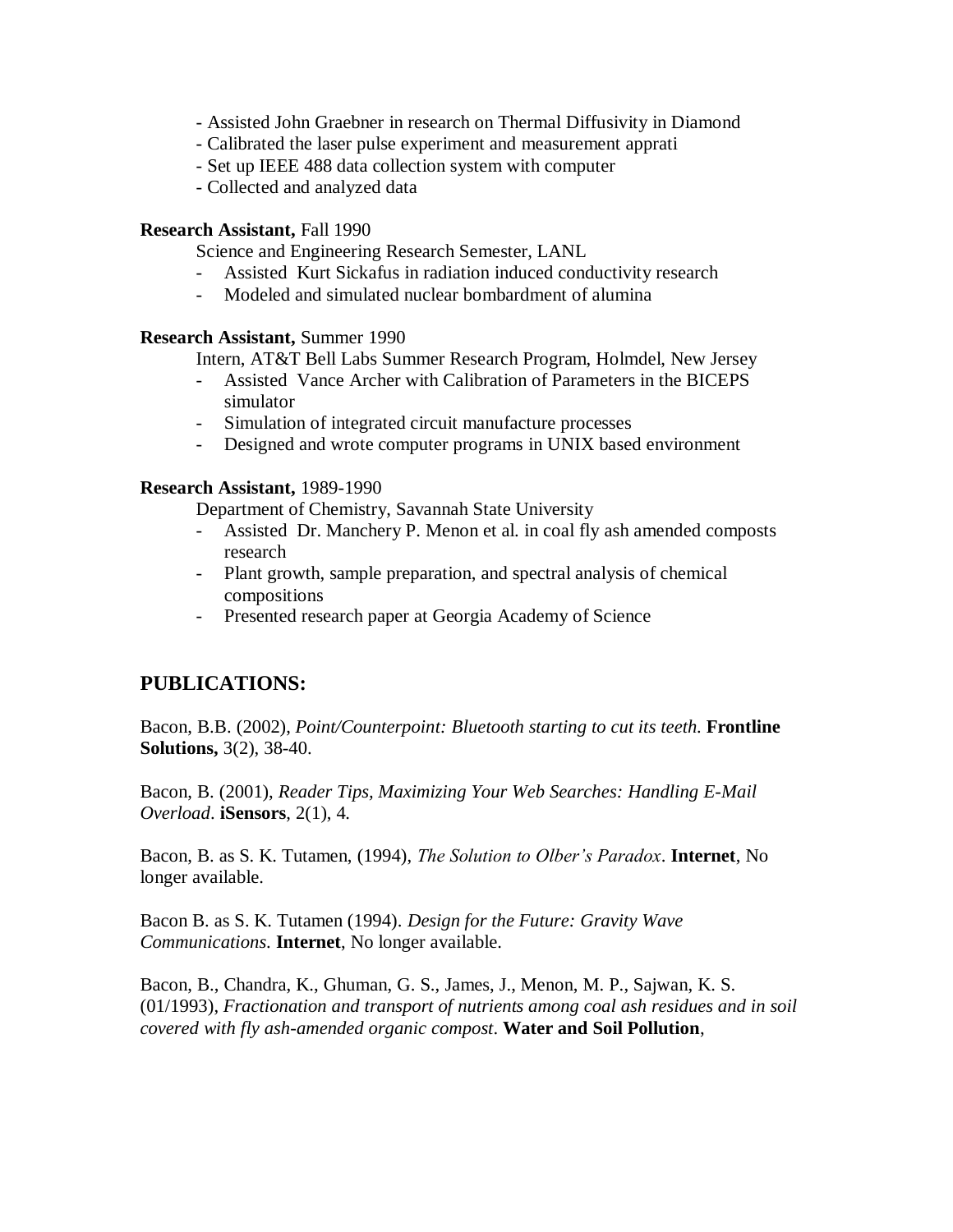Bacon, B, Banholzer, W., Graebner, J. E., Jin, S., Kammiot, G. W., Seibles, L., (07/1992), *Anisotropic thermal conductivity in chemical vapor deposition diamond* **Journal of Applied Physics**.

# **UNPUBLISHED WORKS:**

Bacon B. as Seb-nut Kamuas Tutamen (1984) *Matter-Space and Motion: A Space-Time Physics*. Excerpted on the Internet at <http://www.planespacedesign.com/Hometown/excerpt1.htm>

Bacon B. as S.K. Tutamen (1993) *Theoretical Foundations of Inertial Mass Acceleration*.

# **PROPOSALS SUBMITTED:**

- *High Temperature Superconducting Compounds Research: Project High-T,* 1990
- *Modeling for Sensor Based Microfabrication Process Control, 1993*
- *A Sensor and Control-Based Intelligent Microfabrication Process,* 1993
- *Computer Tools for Complex Microfabrication Systems Design,* 1993
- *Minimum Egress Crew Apparel,* 1994
- *A Small. Motorless, Solar HVAC System for Low Energy Buildings,* 1999
- *The Computer Component Compatibility Database: Eliminating Part Selection Uncertainty Using a Middleware Tool,* 2000
- *Improved Thermoelectric Module Performance Through Enclosure in Effective Material Stacks, 2012*
- *Power Integration Solution for Combining Different Renewable Energy Sources, 2012*
- *Inertial Propulsion Systems for Spacecraft, 2014*

# **PAPERS PRESENTED AT CONFERENCES:**

B. B. Bacon, M. P. Menon, G. S. Ghuman, J. James, D. C. Adriano, K. Chandra, *Optiimization of Treatment Parameters for the Use of Fly Ash Amended Composts for Plant Growth.* Presented at the Meeting of the Georgia Academy of Science, Macon, GA, 1990

# **CURRENT RESEARCH INTERESTS:**

Design of magnetic propulsion system concepts using ferrofluids Highly secure computer system architectures Data compression and transmission

# **GRANTS RECEIVED:**

# **PROFESSIONAL MEMBERSHIPS:**

Institute of Electrical and Electronics Engineers: Systems Man and Cybernetics Society, Computer Society, Magnetics Society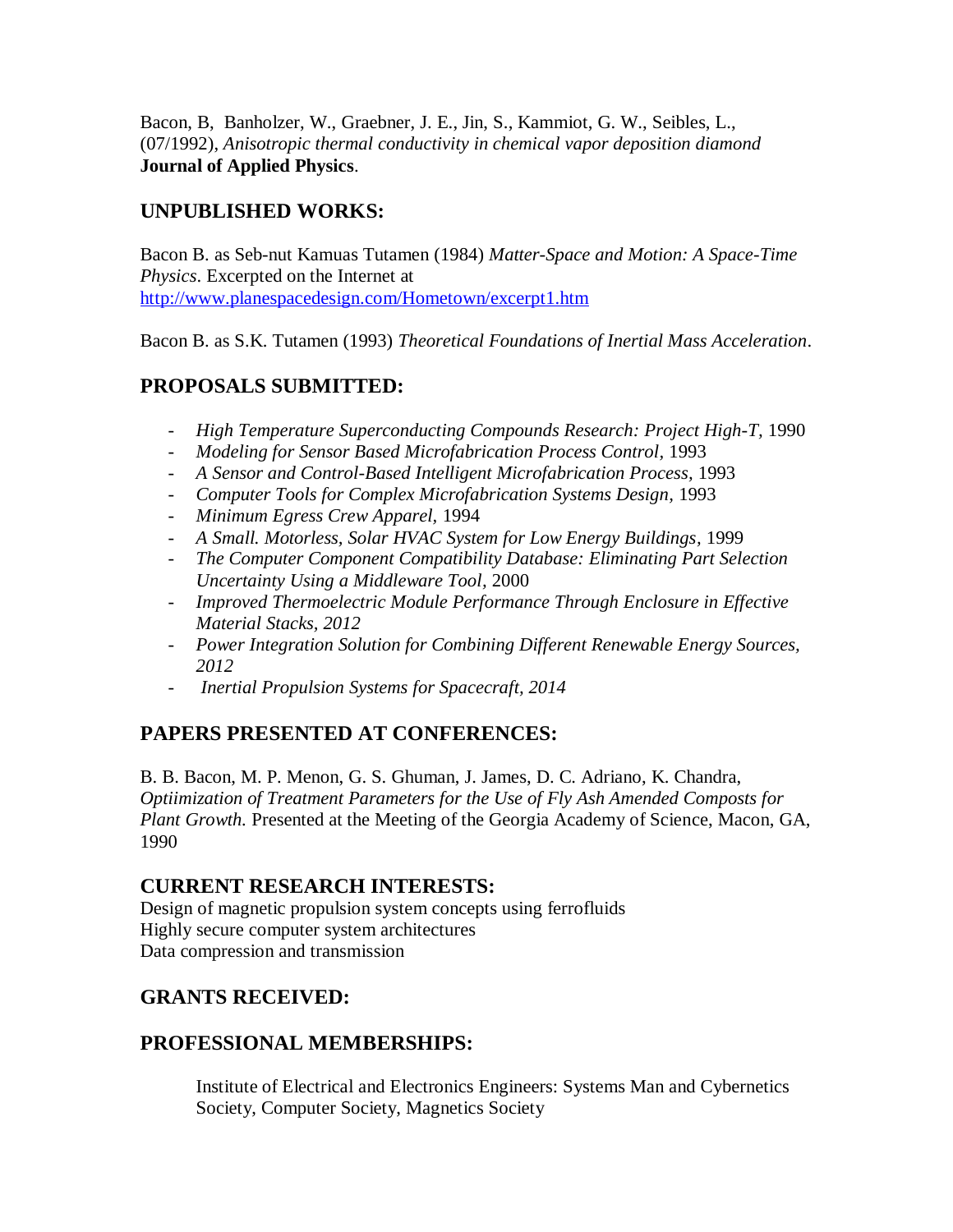#### AIAA

## **PROFESSIONAL SERVICE:**

- IEEE Women in Engineering Society, 2003-present

### **HONORS AND AWARDS:**

4-yr Academic Scholarship, Honors Program Inductee, Harrison H. Cain Award, Music Departmental Honors, Magna Cum Laude, Thomas J. Watson Fellowship; Fisk University, 1975-1979.

Who's Who Among Students in American Universities and Colleges, Sarah Mills Hodge Scholarship, National Dean's List, Inducted into Tau Alpha Pi National Honor Society, Summa Cum Laude; Savannah State University, 1988-1992.

GTE Minority Graduate Fellowship, General Motors Fellowship, MIT Endowed Fellowship; Massachussetts Institute of Technology, 1992-1993.

Who's Who in America, 1993.

### **REFERENCES:**

Letters of Reference File is available upon request from:

The following persons have written letters of recommendation on my behalf:

Dr. Evelyn Dandy Department of Education Armstrong Atlantic State University 11935 Abercorn Street Savannah, Georgia 31419 (912)-921-5536

Mrs. Bertha Pinkney Retired Teacher/Educator 1010 W.  $42<sup>nd</sup>$  Street Savannah, Georgia 31401 (912)-233-6041

Mr. Ijaz Awan College of Sciences and Technology Savannah State University Savannah, Georgia 31404 [awani@savannahstate.edu](mailto:awani@savstate.edu)